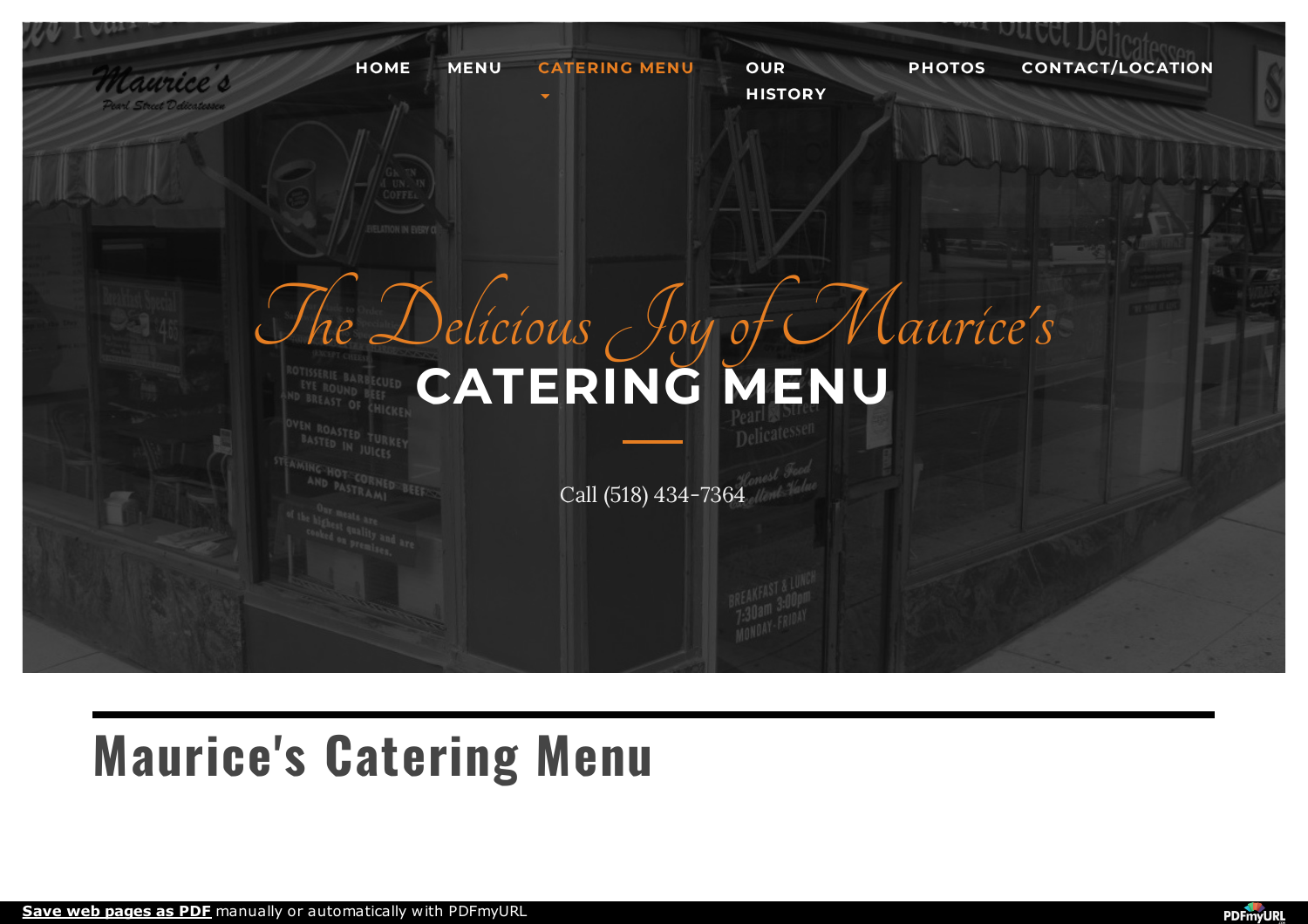## **Breakfast Catering**

Having an early meeting start? We can supply everything for a continental style breakfast regardless of the size of your party and early start time.

### Breakfast Pastry Tray (per person )

Breakfast style pastries including bagels, doughnuts, danish, muffins, cinnamon buns, biscotti

## Fresh Fruit Tray (per person)

Appetizing tray of seasonal melons, grapes and berries, washed peeled and ready to eat

### Fresh Brewed Coff ee (per pot)

*\$15.00*

*\$2.75*

*\$2.50*

Premium Green Mountain brand coffee of your choice, Regular blend, Decaffeinated and/or Flavored, delivered in 3 liter airpot, feeds 10-12 people/pot, includes cream

## **Meats and Salads by the Pound**

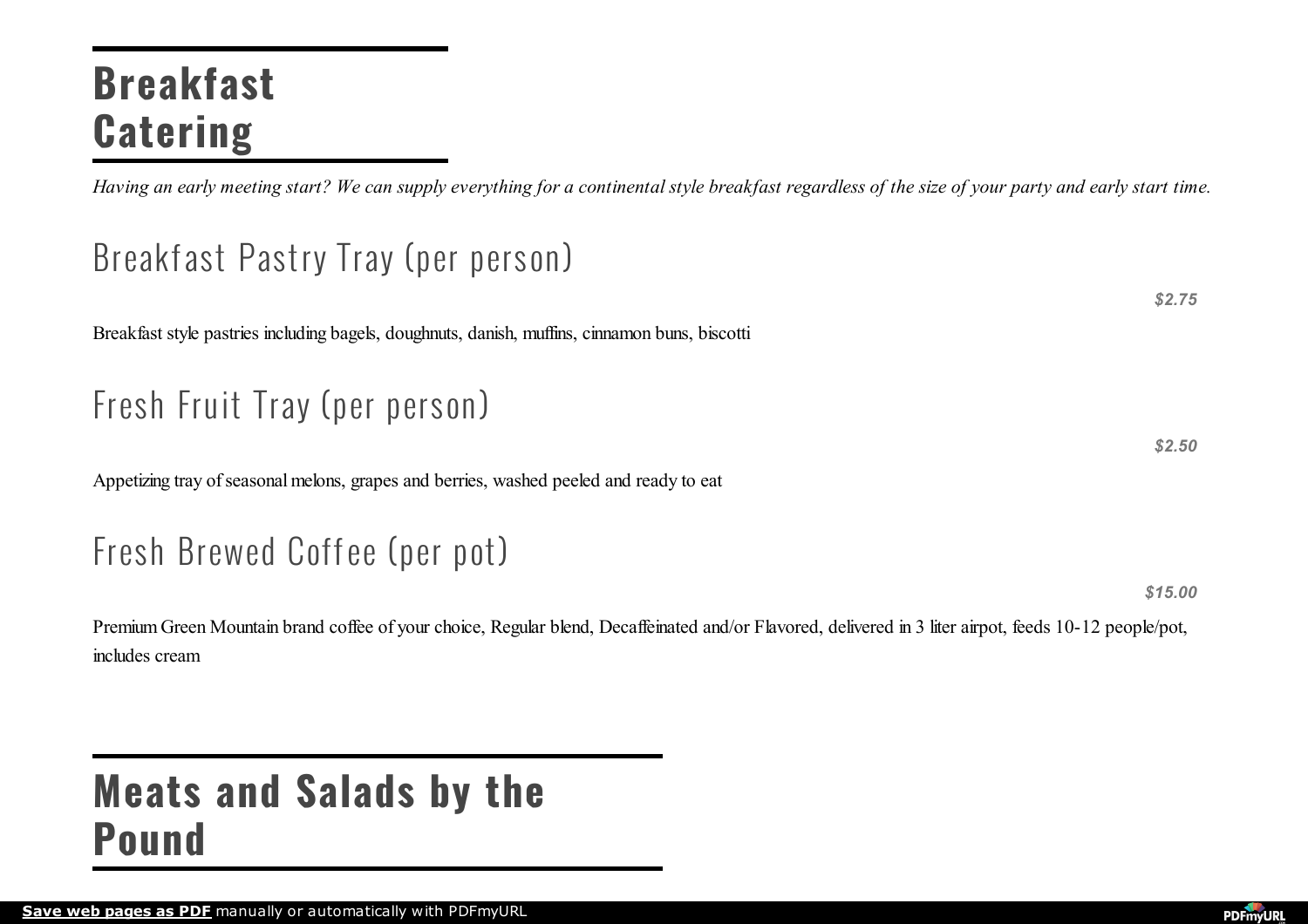<span id="page-2-0"></span>

| Roast Beef                | \$10.00 |
|---------------------------|---------|
| <b>Corned Beef</b>        | \$10.00 |
| Pastrami                  | \$10.00 |
| Turkey Breast             | \$10.00 |
| Ham, low fat              | \$10.00 |
| Swiss, Cheddar, Provolone | \$8.00  |
| <b>Crab Seafood Salad</b> |         |

*\$8.00*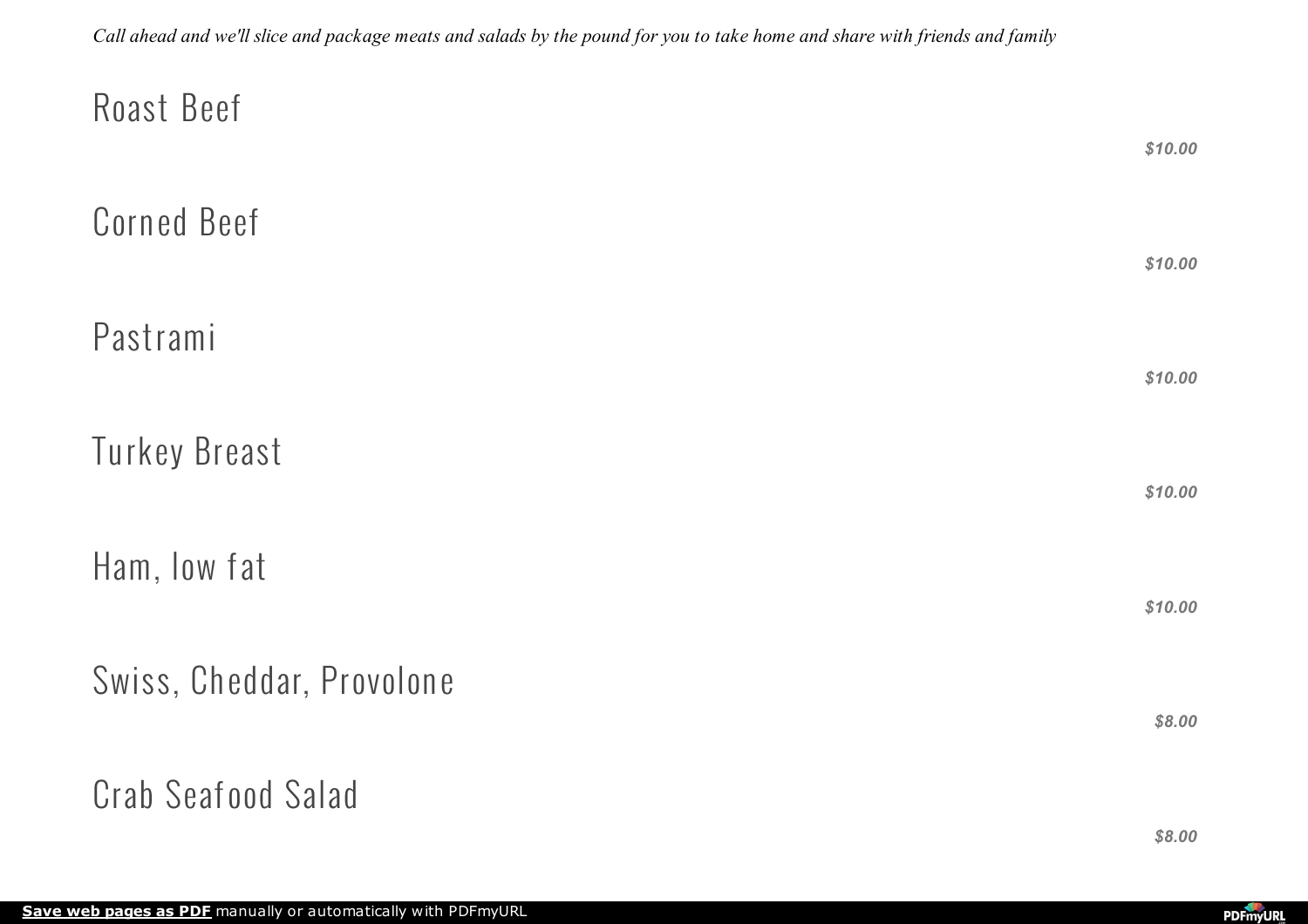| Tuna Salad       | \$8.00 |
|------------------|--------|
| Chicken Salad    | \$8.00 |
| Potato Salad     | \$4.00 |
| Macaroni Salad   | \$4.00 |
| Pasta Salad      | \$4.00 |
| Cole Slaw        | \$4.00 |
| Hard Roll, dozen | \$6.00 |
| Rye Bread, 41b   |        |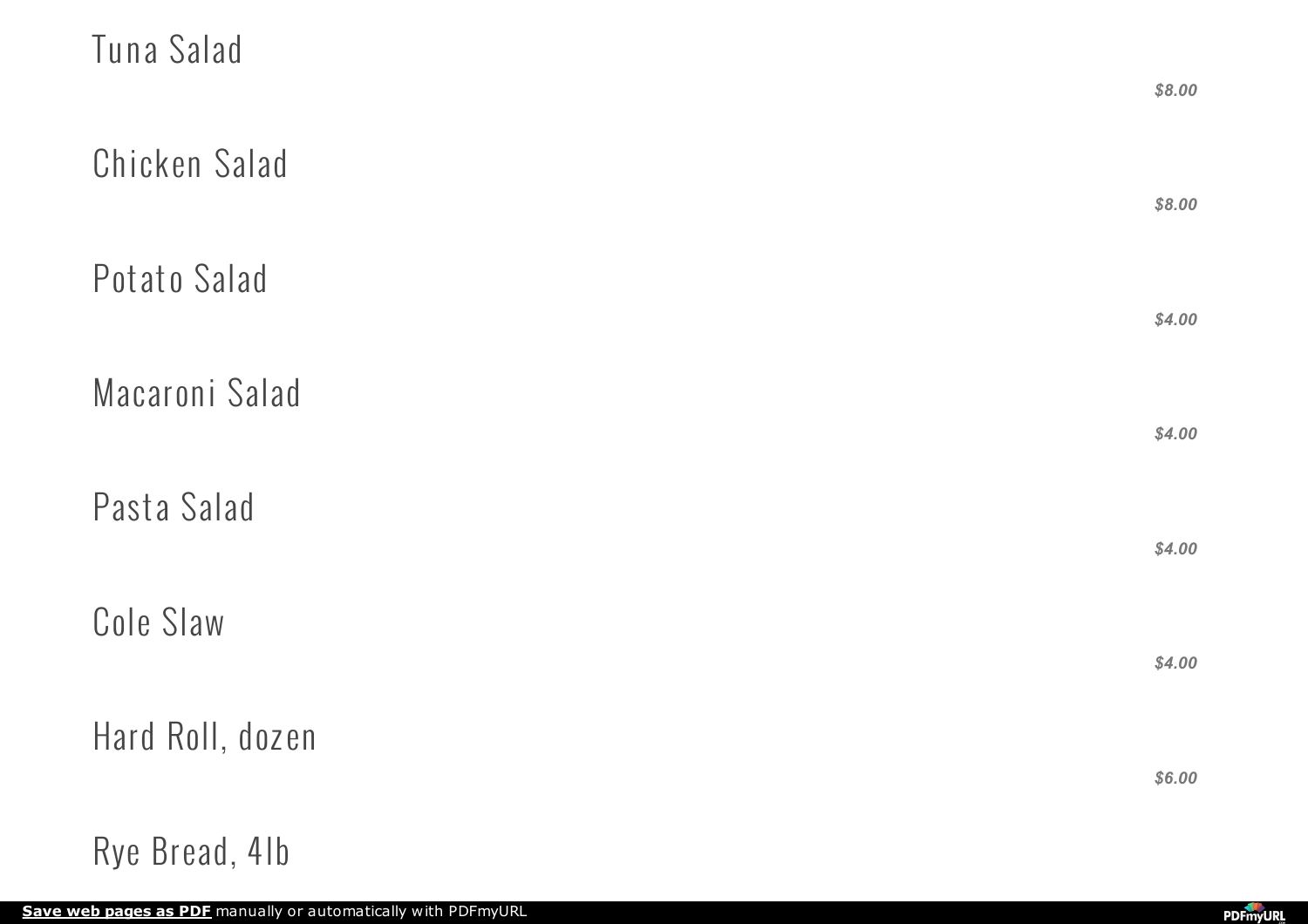### **15 Pearl Street in Albany, NY (518) 434-7364**



#### **O ur Locat ion**

Maurice's Pearl Street Deli is a New York style delicatessen located in the heart of downtown Albany's business district.

### **15 S Pearl St Albany, NY 12207 (518) 434-7364**

Ⓒ 2018 Maurice's Pearl Street Deli

#### **Follow Us Here**

#### **Google Map**

#### **H our s**

7:30am-3pm: Monday 7:30am-3pm: Tuesday 7:30am-3pm: Wednesday 7:30am-3pm: Thursday 7:30am-3pm: Friday